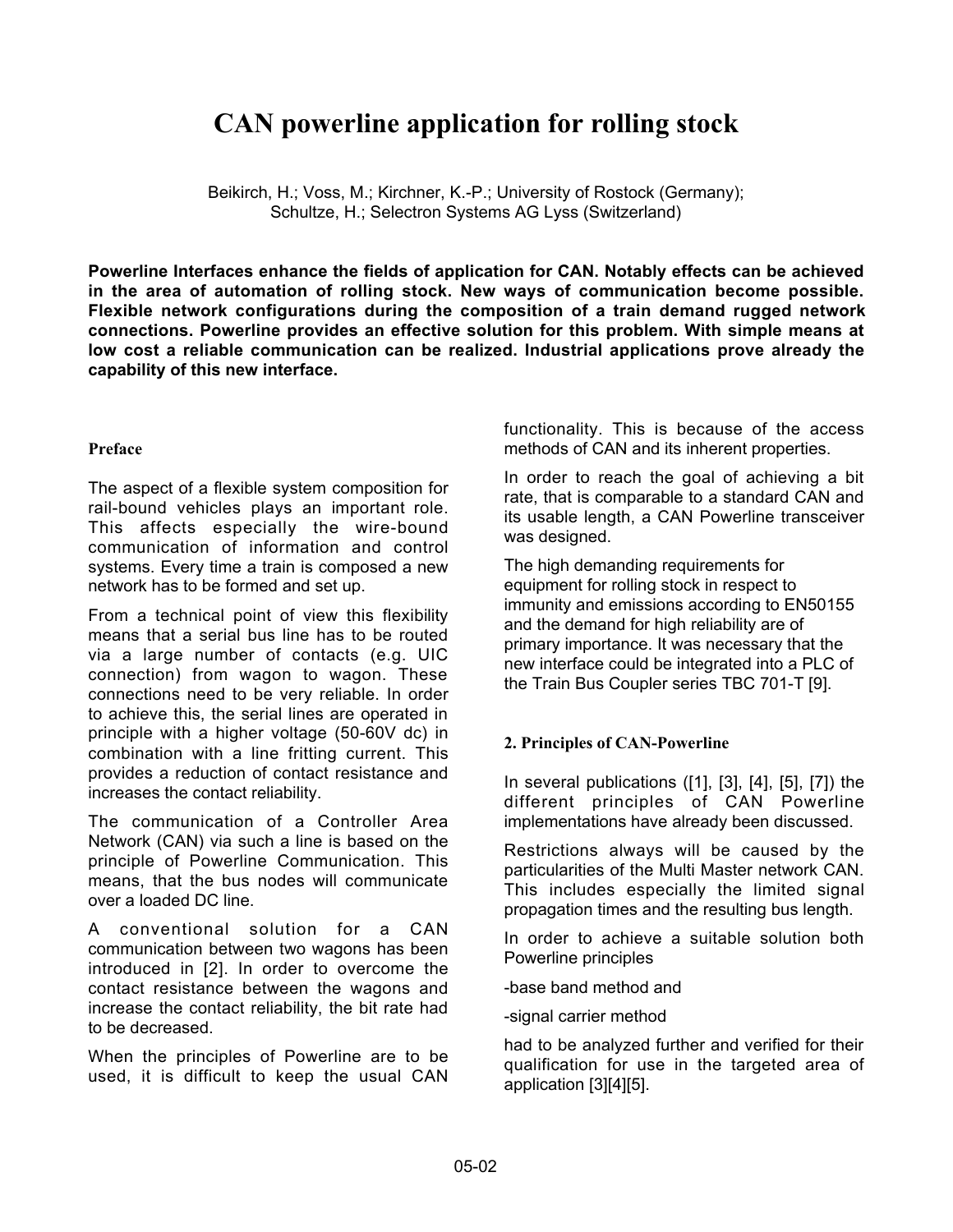The signal carrier method utilizes the highfrequent carrier frequencies for digital modulation. Modulation can be realized by using one of several carrier frequencies. Figure 1 and 2 demonstrate the basic principles of this form of modulation. For transmitting a dominant bit the carrier is modulated, for a recessive bit the carrier is not modulated (principle of ASK - Amplitude Shift Keying). This principle, as other broad band principles, is very demanding in regard of signal processing capabilities. Also, they cause different signal propagation delays.

This means a significant reduction of the maximum obtainable bit rate. Signal carrier principles, that have been examined so far (carrier frequencies of Cenelec band D), can achieve bit rates of max. 30kbps. By utilizing higher carrier frequencies (1 ... 5 MHz should be considered) higher bit rates are possible in the future. Investigations of multiple carrier principles (see figure 2) are still in the experimental phase [11].



Fig. 1: Single Carrier Principle

In comparison to this, the use of the base band principle allows for much higher bit rates. Base band modulation means, that for every bit only a single impulse is modulated onto the voltagecarrying bus line.



Fig. 2: Timing signal with 3 narrow carrier frequencies (2,3/2,7/3,3MHz) [11]

Figure 3 shows an example of a CAN frame on a bus line. The delays between the transceivers are considerable smaller when using the base band principle. Also, the effort for signal processing is much less. Therefore an optimal transceiver can easily be realized.



Fig. 3: Bus level on a base band Powerline

A transceiver according to the base band principle has been specified for the use in the area of inter vehicle communications for rolling stock [11].

#### **3. Solutions for Rolling Stock**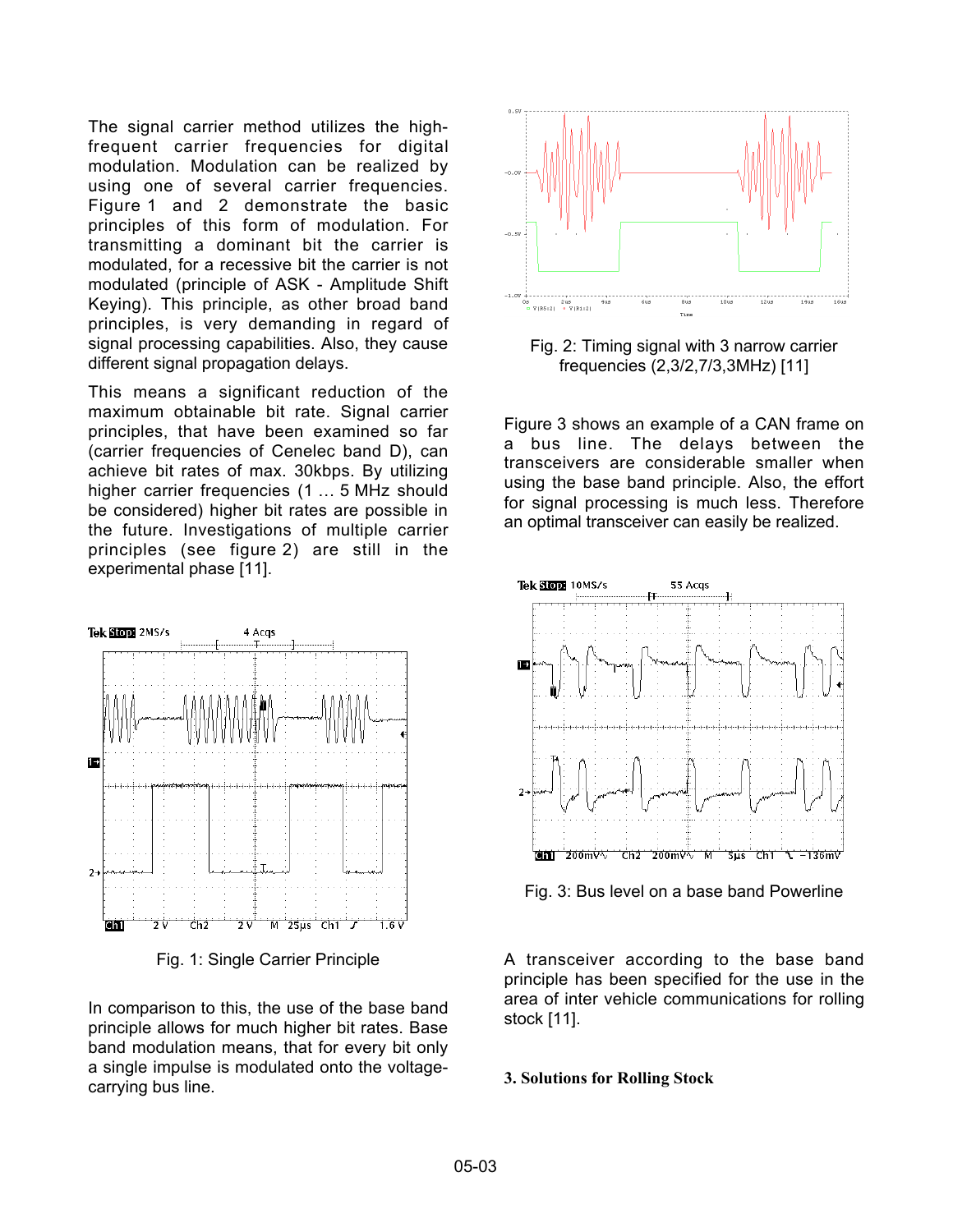While designing a base band transceiver the specific demands of electronic equipment for rolling stock and the demands of CAN itself have to be considered.

For every wagon a Train Bus Coupler (TBC 710-T) is intended. These Train Bus Couplers will connect the internal CAN of every vehicle onto the CAN Powerline train bus. The principle is shown in figure 4.

Every node is equipped with a CAN Powerline transceiver.



Fig. 4: Railway CAN Powerline bus: CAN Powerline through UIC-line

The base band principle has been implemented according to the structure shown in figure 5.

A Philips CAN-Controller SJA1000 has been used. Besides analog filters, drivers, triggers and limiters, the entire digital signal processing of Powerline impulses has been integrated into a programmable circuit (FPGA).

For the necessary potential separation an impulse transformer had to be utilized.

The limits for bit rate, propagation delay and cable length have been examined in a laboratory analysis. Cable simulation with loads and ESD-protection circuits have been utilized.

The main problem are the already known signal delays of the transceivers. Also heavy jitters where caused by the synchronization mechanism between the bus nodes.

Impulse delay and insertion loss of he transceivers, that are available so far, allowed a bit rate of max. 125 kbps at a maximum cable length of 330m.



Principle of Interface

Figure 6 shows the extreme case of maximum delay and attenuation, that the system can safely cope with. In a common diagram a data impulse is shown at the beginning and the end of a bus cable.

The analog impulses can be compared to the digital send and receive signals by using the same time base. The overall signal delay can be exactly determined (cursor difference 2,32 µs).

In field tests with industrial equipment the laboratory results could be proven. Attenuation and delay showed the calculated and expected results.

Figure 7 shows a data impulse (positive level) of a real network with 9 connected Powerline bus nodes.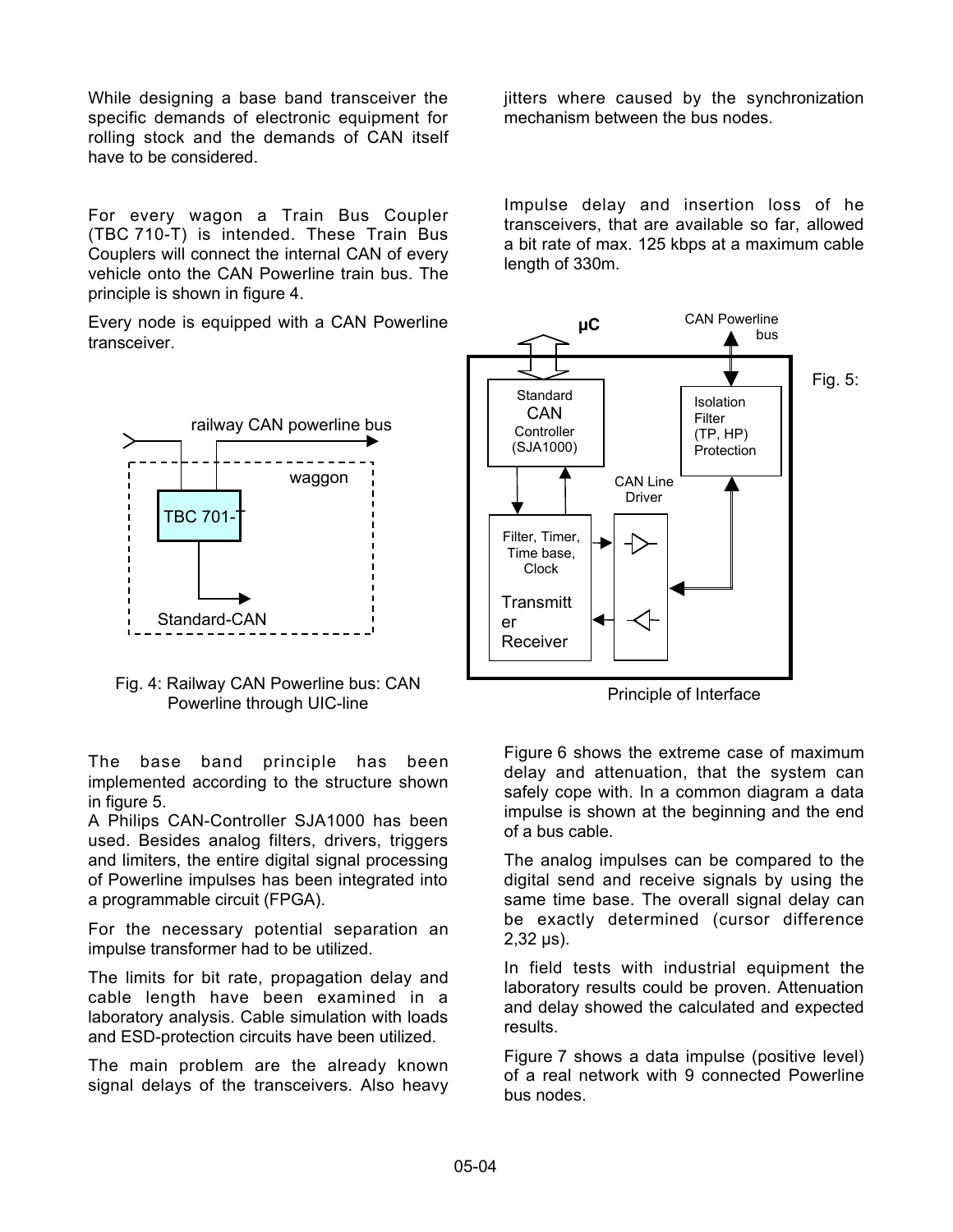

Fig. 6: Impulse Attenuation and Delay in laboratory tests (∆l=330m, 125kbps, 1µs pulse width)



Fig. 7: Impulse Attenuation and Delay in industrial tests (∆l=310m, 125kbps, 1µs pulse width, real network with 9 nodes)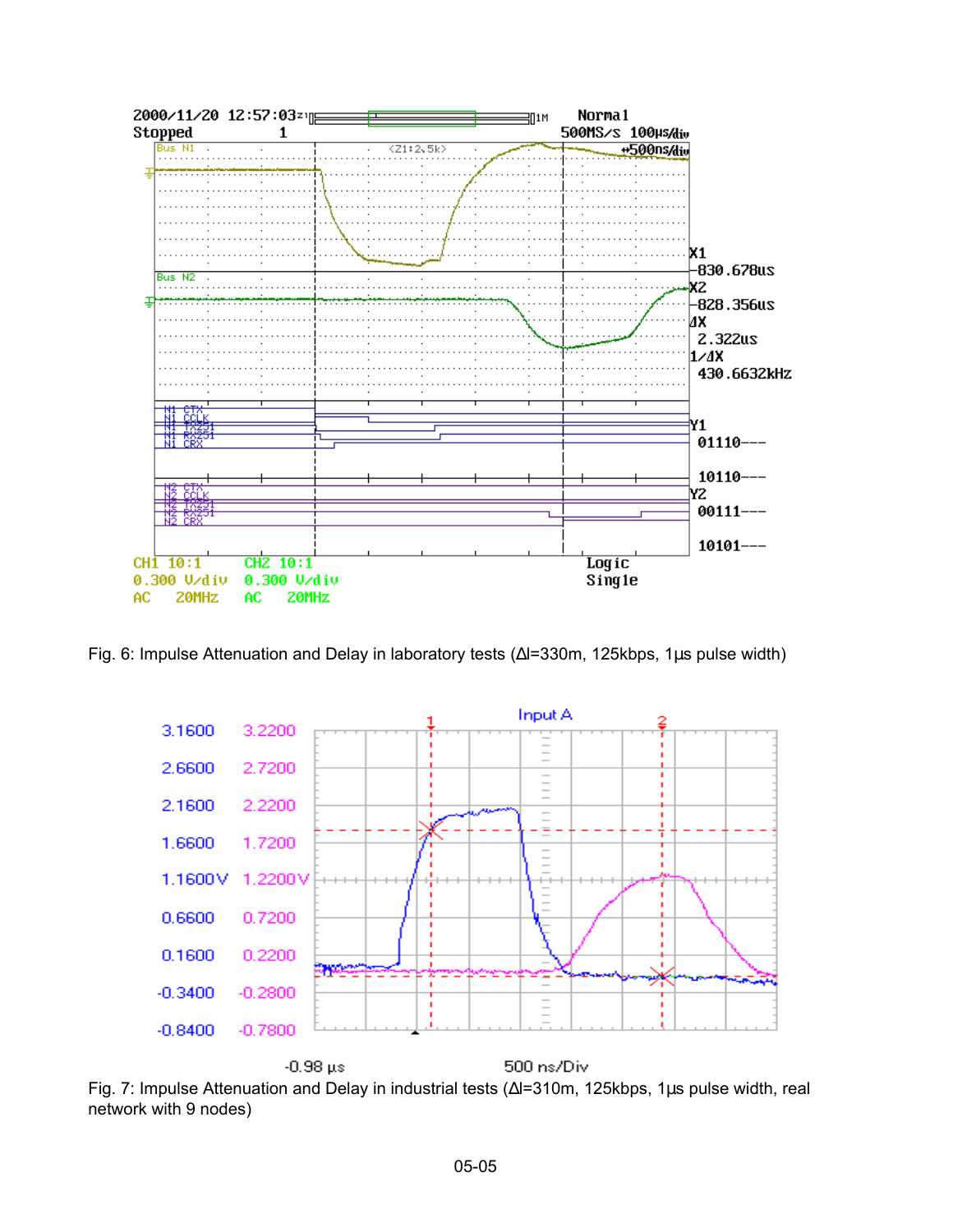# **4. Future Trends**

The available test results prove the successful function of a CAN Powerline system, that is based on the base band principle.

A further development of this principle primarily includes the integration of the whole transceiver (except potential separation) into a single chip. High volume production would allow a substantial cost reduction per node.

Plans for the introduction of this interface as a CAN standard benefit from the successful industrial practical tests. According activities will start soon.

Additional tests for specification of bit rates and bus cable length (possible combinations) are planned for the coming months. Also the transceiver circuitry will be further optimized, in order to achieve even higher bit rates.

A large number of new applications can be found for this new interface. Slip rings or safety related communications are some of them.

# **References**

- [1] Beikirch, H.; Voß, M.: *CAN Physical Layer for Special Applications.* 6<sup>th</sup> international CAN Conference '99, Turino (Italy), 02.-04. Nov. 1999, Conference Proceedings, S. 02-02 ... 02-06
- [2] Witte, S.: *CAN in Güterzügen.* Elektronik, Weka-Verlag Poing, H. 20/1998, S.86-93
- [3] Beikirch, H.: *Erweiterung der Feldbusfunktionalität am Beispiel CAN.* Tagungsband SPS/IPC/DRIVES `99, Hüthig Verlag Heidelberg 1999, S. 193-202
- [4] Beikirch, H.: *Industrielle Kommunikation.* Embedded Intelligence `2000, Nürnberg, 16.-18. Februar 2000, Konferenzband S. 21-28, WEKA Fachzeitschriften-Verlag Poing
- [5] Beikirch, H.; Voß, M.: *CAN-Transceiver for field bus powerline communications.* 4<sup>th</sup> International Symposium on Power-Line Communications (ISPL2000) in Limerick (Ireland),  $5<sup>th</sup> - 7<sup>th</sup>$  April 2000, Proceedings, S. 257-264
- [6] Beikirch, H.: *Powerline Communication serieller Bussysteme im industriellen Feld.* Tagungsband SPS/IPC/DRIVES 2000, Hüthig Verlag Heidelberg 2000, S. 258-266
- [7] Beikirch, H.; Voss, M.; Kirchner, K.-P.; *Konzipierung und Entwurf eines CAN-Powerline Interfaces für Anwendungen in Schienenfahrzeugen.* Abschlußbericht Forschungsprojekt, Universität Rostock, IGS/SIG Positec Selectron, Dezember 2000
- [8] Beikirch, H.: *Industrielle Kommunikation über Powerlines.* Fachtagung Informationstechnik, 21.-22. März 2001, Uni Magdeburg, S. 175-180
- [9] *Train-Bus-Koppler 701-T.* Dokumentation, Selectron Systems AG, Lyss, 2001
- [10] Voss, M.: *Beitrag zu Interface-Untersuchungen im Feldbusbereich.* Manuskript, Dissertation, Universität Rostock, Fachbereich ET und IT, 2001
- [11] *Train-Bus-Koppler 701-T.* Realisierungspflichtenheft, Selectron Systems AG, Lyss, 2000